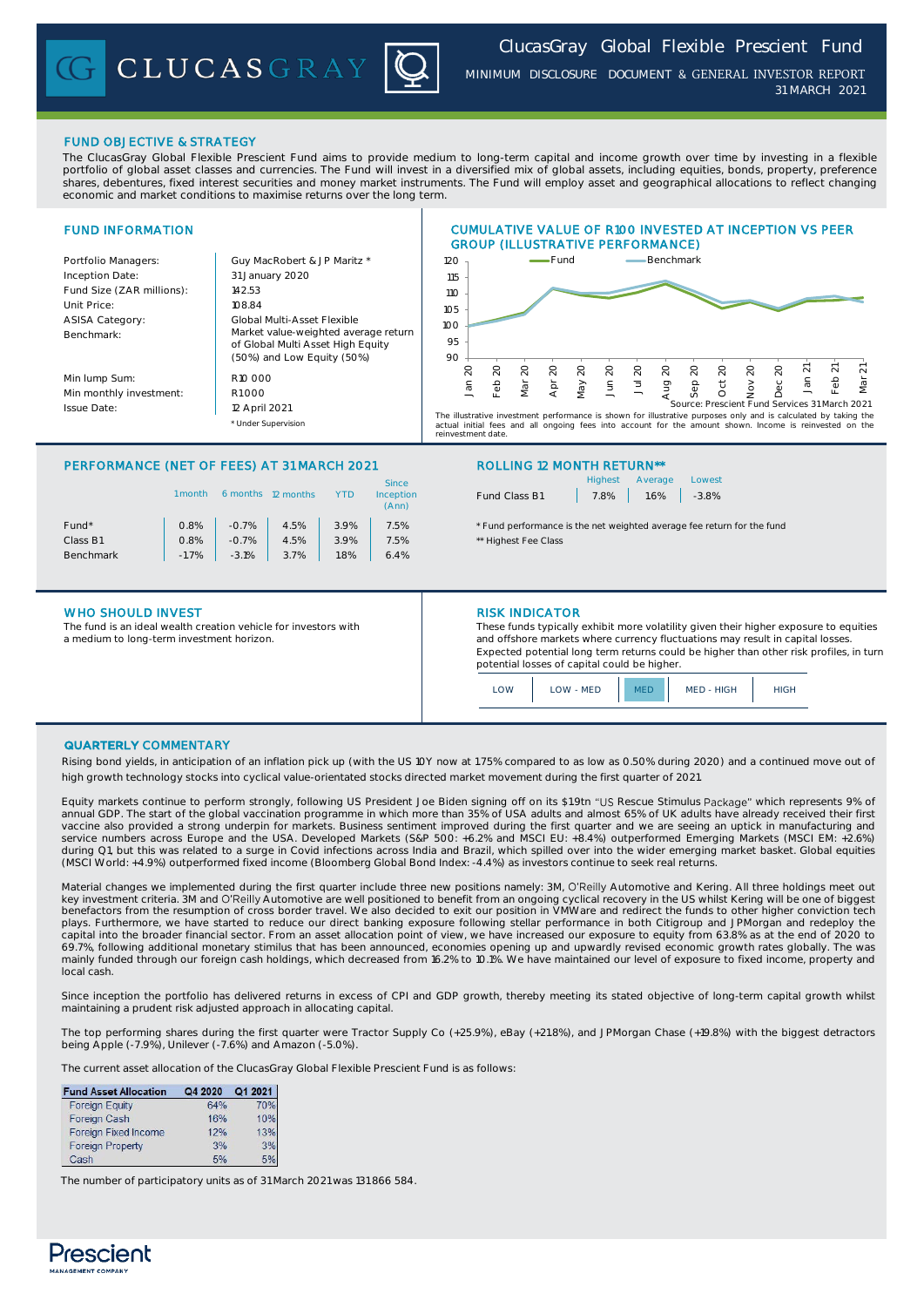# **CLUCASGRAY**



*MINIMUM DISCLOSURE DOCUMENT* & GENERAL INVESTOR REPORT *31 MARCH 2021*

# **FEE STRUCTURE**

| <b>TER</b>                          | Class B1 | Alphabet | 2.8%                          | Lockheed Martin                           | 2.1% |
|-------------------------------------|----------|----------|-------------------------------|-------------------------------------------|------|
| Annual Management Fee (excl. VAT)   | 0.90%    | Facebook | 2.5%                          | Pfizer                                    | 2.1% |
| Other Cost                          | 0.59%    | .Jn.J    | 2.2%                          | Anthem                                    | 2.1% |
| <b>VAT</b>                          | 0.13%    | Total SE | 2.2%                          | Brit Am Tobacco                           | 2.0% |
| Total Expense Ratio (incl. VAT)     | 1.62%    | Alibaba  | 2.2%                          | Samsung Elec                              | 2.0% |
| Transaction Costs (incl. VAT)       | 0.27%    |          |                               |                                           |      |
| Total Investment Charge (incl. VAT) | 1.89%    |          |                               | Foreign F <sub>Local</sub><br>Income Cash |      |
|                                     |          |          | <b>FUND ASSET ALLOCATIONS</b> |                                           |      |

| TOP 10 HOLDINGS |  |  |
|-----------------|--|--|
|                 |  |  |

| Alphabet        | 2.8% |
|-----------------|------|
| Facebook        | 2.5% |
| JnJ             | 22%  |
| <b>Total SF</b> | 2.2% |
| Alibaba         | 2.2% |

# FUND ASSET ALLOCATIONS

|                          |                | <b>Asset Class</b> | %     |
|--------------------------|----------------|--------------------|-------|
| <b>DISTRIBUTIONS</b>     |                | Foreign Equity     | 69.7% |
| Distribution Frequency   | Annually       | Foreign Cash       | 10.1% |
| <b>Distribution Date</b> | 01 April       | Foreign F-Income   | 12.9% |
| Last Distribution        | Not applicable | Local Cash         | 4.6%  |
|                          |                | Foreign Property   | 2.8%  |

| Lockheed Martin | 2.1% |
|-----------------|------|
| Pfizer          | 2.1% |
| Anthem          | 2.1% |
| Brit Am Tobacco | 2.0% |
| Samsung Elec    | 2.0% |